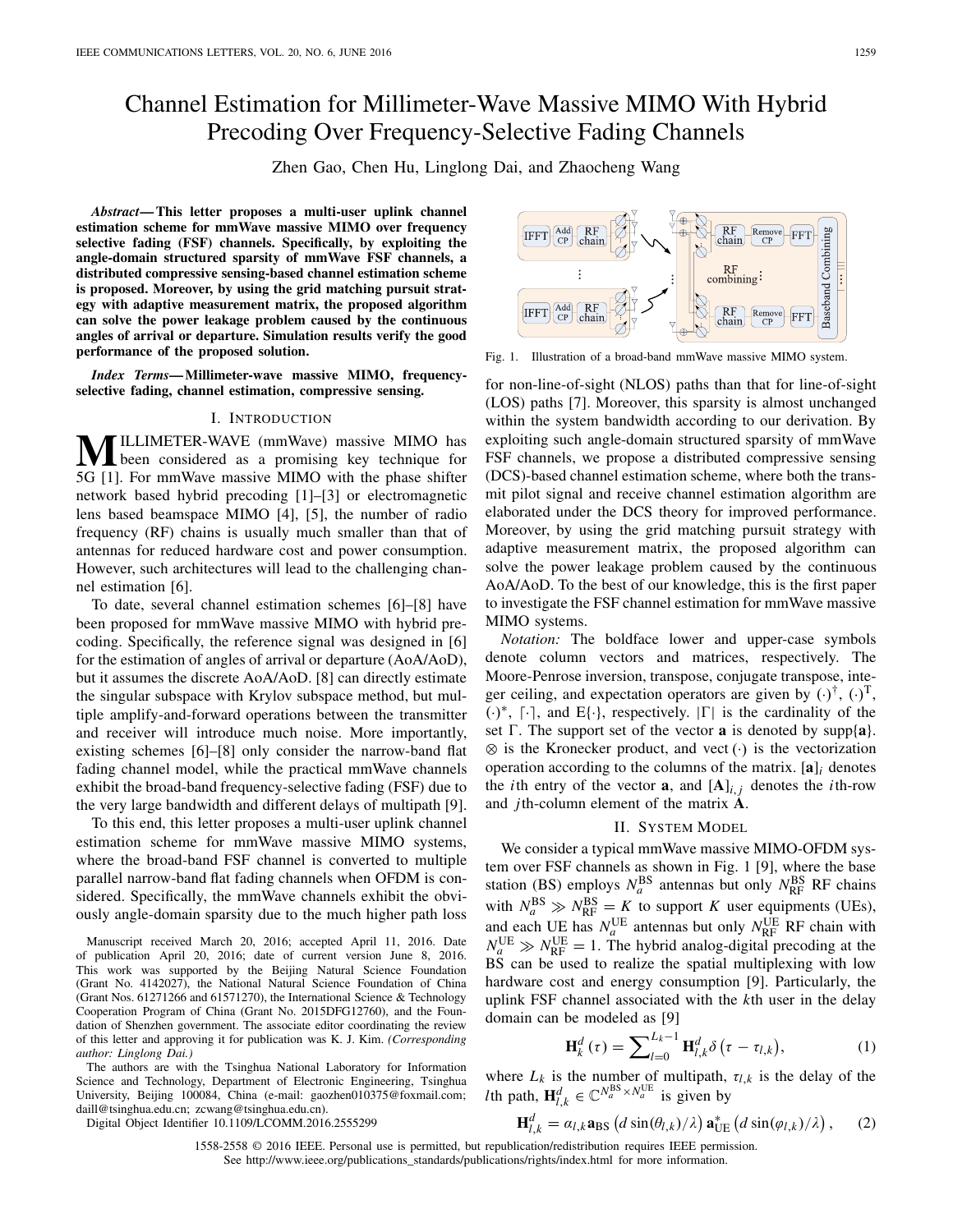$\alpha_{l,k}$  is the complex gain of the *l*th path, and  $\theta_{l,k} \in [0, 2\pi]$ and  $\varphi_{l,k} \in [0, 2\pi]$  are azimuth AoA/AoD if we consider the typical uniform linear array (ULA). For path gains, we consider Rician fading channels consisting of one LOS path (the 0th path) and  $L_k - 1$  NLOS paths (the *l*th path for  $1 \leq l \leq L_k - 1$ , where path gains follow the mutually independent complex Gaussian distribution with zero means, and *K*factor denotes the ratio between the power of LOS path and the power of NLOS paths. In addition,

$$
\mathbf{a}_{\text{BS}}\left(\frac{d\sin(\theta_{l,k})}{\lambda}\right) = \left[e^{j2\pi n_{\text{BS}}d\sin(\theta_{l,k})/\lambda}\right]_{n_{\text{BS}}\in[0,1,\cdots,N_a^{\text{BS}}-1]}^{\text{T}}\mathbf{a}_{\text{UE}}\left(\frac{d\sin(\varphi_{l,k})}{\lambda}\right) = \left[e^{j2\pi n_{\text{UE}}d\sin(\varphi_{l,k})/\lambda}\right]_{n_{\text{UE}}\in[0,1,\cdots,N_a^{\text{UE}}-1]}^{\text{T}}(3)
$$

are steering vectors at the BS and the *k*th user, respectively, where  $\lambda$  is wavelength and  $d$  is the antenna spacing.

## III. DCS-BASED CHANNEL ESTIMATION SCHEME

## *A. Uplink Pilot Training*

We consider that the training sequences used for channel estimation adopt OFDM to combat the FSF channels, where lengths of cyclic prefix (CP) and discrete Fourier transform (DFT) are  $L_{\text{CP}} > (\text{max})$  ${\{\tau_{l,k}\}}_{l=0,k=1}^{L_k-1,K}$  – min ${\{\tau_{l,k}\}}_{l=0,k=1}^{L_k-1,K}$  *fs* and *P* > *L*<sub>CP</sub>, respectively, where  $f_s$  is the sampling rate. At the BS, after the CP removal and DFT operation, the received signal at the *p*th ( $1 \leq p \leq P$ ) subcarrier of the *t*th OFDM symbol in the frequency domain can be expressed as

$$
\mathbf{r}_{p}^{(t)} = (\mathbf{Z}_{\text{RF}}^{(t)} \mathbf{Z}_{\text{BB},p}^{(t)})^* \sum\nolimits_{k=1}^{K} \mathbf{H}_{p,k}^{f} \mathbf{F}_{\text{RF},k}^{(t)} \mathbf{F}_{\text{BB},p,k}^{(t)} \mathbf{s}_{p,k}^{(t)} + \mathbf{v}_{p}^{(t)}, \quad (4)
$$

where  $\mathbf{r}_p^{(t)} \in \mathbb{C}^{N_{RF}^{BS} \times 1}$  is the received signal dedicated to the *p*th pilot subcarrier in the *t*th OFDM symbol,  $\mathbf{Z}_{\text{BB},p}^{(t)} \in \mathbb{C}^{N_{\text{RF}}^{\text{BS}} \times N_{\text{RF}}^{\text{BS}}}$ is the digital combining matrix,  $\mathbf{Z}_{RF}^{(t)} \in \mathbb{C}^{N_a^{BS} \times N_{RF}^{BS}}$  is the RF combining matrix,  $\mathbf{Z}_p^{(t)} = \mathbf{Z}_{\text{RF}}^{(t)} \mathbf{Z}_{\text{BB},p}^{(t)} \in \mathbb{C}^{N_a^{\text{BS}} \times N_{\text{RF}}^{\text{BS}}}$  is the composite combining matrix at the BS,

$$
\mathbf{H}_{p,k}^{f} = \sum_{l=0}^{L_{k}-1} \mathbf{H}_{l,k}^{d} e^{-j2\pi f_{s}\tau_{l,k}p/P} \n= \sum_{l=0}^{L_{k}-1} \alpha_{l,k} e^{-\frac{j2\pi f_{s}\tau_{l,k}p}{p}} \mathbf{a}_{\text{BS}}\left(\frac{d \sin(\theta_{l,k})}{\lambda}\right) \mathbf{a}_{\text{UE}}^{*}\left(\frac{d \sin(\varphi_{l,k})}{\lambda}\right),
$$
\n(5)

denotes the frequency-domain channel matrix associated with the *p*th pilot subcarrier for the *k*th UE,  $\mathbf{F}_{RF,k}^{(t)} \in \mathbb{C}^{N_a^{UE} \times N_{RF}^{UE}}$ ,  $\mathbf{F}_{\text{BB},p,k}^{(t)} \in \mathbb{C}^{N_{\text{RF}}^{\text{UE}} \times N_{\text{RF}}^{\text{UE}}}, \ \mathbf{s}_{p,k}^{(t)} \in \mathbb{C}^{N_{\text{RF}}^{\text{UE}} \times 1}$  are the RF precoding matrix, digital precoding matrix, and transmitted training sequence for the *k*th UE, respectively,  $f_{p,k}^{(t)}$  =  $\mathbf{F}_{\text{RF},k}^{(t)}\mathbf{F}_{\text{BB},p,k}^{(t)}\mathbf{s}_{p,k}^{(t)} \in \mathbb{C}^{N_a^{\text{UE}} \times 1}$  is considered as the pilot signal transmitted by the *k*th user, and  $\mathbf{v}_p^{(t)}$  is the additive white Gaussian noise (AWGN) at the BS. Note that RF precoding/combining is the same for all subcarriers, since the RF phase shifter network can provide constant phase shift response over a wide frequency range [9].

Since the path loss for NLOS paths is much larger than that for LOS paths in mmWave systems, the mmWave channels appear the obvious sparsity in the angular domain, which indicates small  $L_k$  and large  $K_{\text{factor}}$  in mmWave systems, e.g.,  $L_k = 4$  and  $K_{\text{factor}} = 20$  dB [2]. Hence, we can transform the frequency-domain channel matrix  $\mathbf{H}_{p,k}^f$  in (5) into the sparse angle-domain channel matrix  $\mathbf{H}^a_{p,k}$  as [7]

$$
\mathbf{H}_{p,k}^a = \mathbf{A}_{\mathrm{BS}}^* \mathbf{H}_{p,k}^f \mathbf{A}_{\mathrm{UE}},\tag{6}
$$

where  $A_{BS} \in \mathbb{C}^{N_a^{BS} \times N_a^{BS}}$  and  $A_{UE} \in \mathbb{C}^{N_a^{UE} \times N_a^{UE}}$  are the DFT matrices by quantizing the virtual angular domain with the resolutions of  $1/N_a^{BS}$  at the BS and  $1/N_a^{UE}$  at the user, respectively. By vectorizing  $\mathbf{H}_{p,k}^f$ , we can further obtain

$$
\mathbf{h}_{p,k}^{f} = \text{vect}\left(\mathbf{H}_{p,k}^{f}\right) = \mathbf{A}\mathbf{h}_{p,k}^{a},\tag{7}
$$

where  $\mathbf{A} = (\mathbf{A}_{\text{UE}}^*)^{\text{T}} \otimes \mathbf{A}_{\text{BS}}$  and  $\mathbf{h}_{p,k}^a = \text{vect}(\mathbf{H}_{p,k}^a)$ . Due to the sparsity of  $\mathbf{H}^a_{p,k}$ , only a minority of elements of  $\mathbf{h}^a_{p,k}$  dominate the majority of the channel energy, and thus we have

$$
\left| \Theta_{p,k} \right| = \left| \text{supp} \left\{ \mathbf{h}_{p,k}^a \right\} \right| = S_k \ll N_a^{\text{BS}} N_a^{\text{UE}}, \tag{8}
$$

where  $\Theta_{p,k}$  is the support set, and  $S_k$  is the sparsity level in the angular domain.

According to (6)-(8), (4) can be further expressed as

$$
\mathbf{r}_{p}^{(t)} = (\mathbf{Z}_{p}^{(t)})^{*} \sum_{k=1}^{K} \mathbf{A}_{\text{BS}} \mathbf{H}_{p,k}^{a} \mathbf{A}_{\text{UE}}^{*} \mathbf{f}_{p,k}^{(t)} + \mathbf{v}_{p}^{(t)} \n= (\mathbf{Z}_{p}^{(t)})^{*} \mathbf{A}_{\text{BS}} \bar{\mathbf{H}}_{p}^{a} \bar{\mathbf{A}}_{\text{UE}}^{*} \bar{\mathbf{f}}_{p}^{(t)} + \mathbf{v}_{p}^{(t)} \n= \left( \left( \bar{\mathbf{A}}_{\text{UE}}^{*} \bar{\mathbf{f}}_{p}^{(t)} \right)^{\text{T}} \otimes (\mathbf{Z}_{p}^{(t)})^{*} \mathbf{A}_{\text{BS}} \right) \text{vect} \left( \bar{\mathbf{H}}_{p}^{a} \right) + \mathbf{v}_{p}^{(t)} \n= \Psi_{p}^{(t)} \bar{\mathbf{h}}_{p}^{a} + \mathbf{v}_{p}^{(t)},
$$
\n(9)

where

$$
\bar{\mathbf{H}}_{p}^{a} = \left[\mathbf{H}_{p,1}^{a}, \mathbf{H}_{p,2}^{a}, \cdots, \mathbf{H}_{p,K}^{a}\right] \in \mathbb{C}^{N_{a}^{\text{BS}} \times KN_{a}^{\text{UE}}},
$$
\n
$$
\bar{\mathbf{A}}_{\text{UE}}^{*} = \text{diag}\left\{\mathbf{A}_{\text{UE}}^{*}, \mathbf{A}_{\text{UE}}^{*}, \cdots, \mathbf{A}_{\text{UE}}^{*}\right\} \in \mathbb{C}^{KN_{a}^{\text{UE}} \times KN_{a}^{\text{UE}}},
$$
\n
$$
\bar{\mathbf{f}}_{p}^{(t)} = \left[(\mathbf{f}_{p,1}^{(t)})^{\text{T}}, (\mathbf{f}_{p,2}^{(t)})^{\text{T}}, \cdots, (\mathbf{f}_{p,K}^{(t)})^{\text{T}}\right]^{\text{T}} \in \mathbb{C}^{KN_{a}^{\text{UE}} \times 1},
$$
\n
$$
\bar{\mathbf{h}}_{p}^{a} = \text{vect}\left(\bar{\mathbf{H}}_{p}^{a}\right) \in \mathbb{C}^{KN_{a}^{\text{BS}}N_{a}^{\text{UE}} \times 1},
$$
\n
$$
\Psi_{p}^{(t)} = \left(\bar{\mathbf{A}}_{\text{UE}}^{*} \bar{\mathbf{f}}_{p}^{(t)}\right)^{\text{T}} \otimes (\mathbf{Z}_{p}^{(t)})^{*} \mathbf{A}_{\text{BS}} \in \mathbb{C}^{N_{\text{RF}}^{\text{BS}} \times KN_{a}^{\text{BS}}N_{a}^{\text{UE}}}.
$$
\n(10)

Furthermore, by jointly using the received pilot signals in *G* successive OFDM symbols, we can obtain

$$
\tilde{\mathbf{r}}_p = \tilde{\mathbf{\Psi}}_p \bar{\mathbf{h}}_p^a + \tilde{\mathbf{v}}_p, \tag{11}
$$

where  $\tilde{\mathbf{r}}_p = [(\mathbf{r}_p^{(1)})^T, (\mathbf{r}_p^{(2)})^T, \cdots, (\mathbf{r}_p^{(G)})^T]^T \in \mathbb{C}^{GN_{RF}^{BS} \times 1}$  is the aggregate received signal,  $\tilde{\Psi}_p = [(\Psi_p^{(1)})^T, (\Psi_p^{(2)})^T, \cdots,$  $(\Psi_p^{(G)})^{\mathrm{T}}]^{T} \in \mathbb{C}^{GN_{\mathrm{RF}}^{\mathrm{BS}} \times KN_{a}^{\mathrm{BS}} N_{a}^{\mathrm{UE}}}$  is the aggregate measurement matrix, and  $\tilde{\mathbf{v}}_p = [(\mathbf{v}_p^{(1)})^T, (\mathbf{v}_p^{(2)})^T, \cdots, (\mathbf{v}_p^{(G)})^T]^T$  is aggregate AWGN.

## *B. DCS-Based Channel Estimation*

To accurately estimate channels from (11), *G* in conventional algorithms, is heavily dependent on the dimension of  $\bar{\mathbf{h}}_p^a$ , i.e.,  $KN_a^{\text{UE}}N_a^{\text{BS}}$ . Usually,  $GN_{\text{RF}}^{\text{BS}} \geq KN_a^{\text{UE}}N_a^{\text{BS}}$  is required, which leads  $G$  to be much larger than the channel coherence time [7]. Fortunately, the sparsity of mmWave massive MIMO channels motivates us to leverage the CS theory to estimate channels with much reduced pilot overhead. Moreover, according to (5), it can be observed that  ${\{\mathbf{H}_{p,k}^f\}}_{p=1}^P$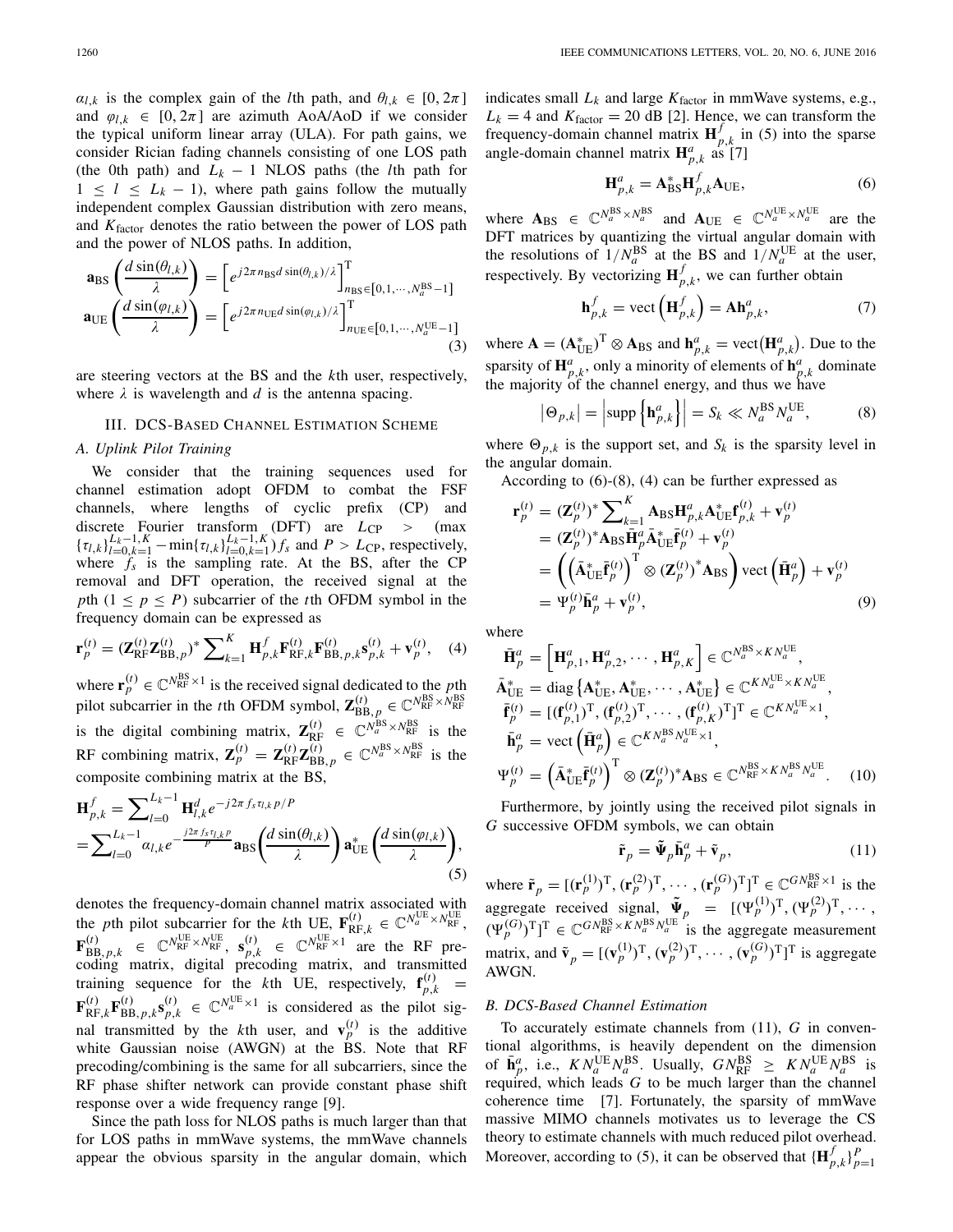**Algorithm 1** Proposed DGMP Algorithm

- **Input:** Received signals  $\tilde{\mathbf{r}}_p$  and sensing matrices  $\tilde{\mathbf{\Psi}}_p$  in (11)  $\forall p$ , AoA/AoD resolution factor *J*, and error threshold  $\epsilon$ .
- **Output:** The steering vector estimation of *k*th UE's LOS path  $\hat{\mathbf{a}}_{\text{BS}}^{k,\text{LOS}}$  and  $\hat{\mathbf{a}}_{\text{UE}}^{k,\text{LOS}}$ , and the estimation set of path gains  $\hat{\boldsymbol{\alpha}} \in$  $\mathbb{C}^{1\times K}$ , where  $[\hat{\boldsymbol{\alpha}}]_k$  denotes the gain estimate of *k*th UE's LOS path.
- **Step 1** (*Initialization*) The residue  $\mathbf{b}_p = \tilde{\mathbf{r}}_p$ , the iteration index  $k = 1, \left[ \tilde{\Psi}_p \right]_{:,j} = \left[ \tilde{\Psi}_p \right]_{:,j} / \sqrt{\frac{2}{n}}$  $\left[\tilde{\Psi}_p\right]_{:,j}$  $\int_2$  for  $1 \le j \le KN_a^{\text{UE}}N_a^{\text{BS}}, \forall p$ ,
- and the matrix  $\Xi_p$  and set *K* are set to be empty.<br>• **Step 2** (*Estimate steering vectors and gains of K UEs' LOS paths*) **for**  $k \leq K$  **do**
- 1.  $\rho = \arg \max_{\widetilde{\rho}} \left\{ \sum_{p=1}^{P} \left\| \left[ \left( \widetilde{\Psi}_p \right)^* \mathbf{b}_p \right]_{\widetilde{\rho}} \right\|$  $\begin{array}{c} \hline \end{array}$ 2  $\left\{ \frac{2}{2}, \left\lceil \tilde{\rho}/(N_a^{\text{UE}} N_a^{\text{BS}}) \right\rceil \notin \mathcal{K} \right\};$ 2.  $\tilde{k} = \left[ \rho / (N_a^{\text{UE}} N_a^{\text{BS}}) \right], \mathcal{K} = \mathcal{K} \cup \tilde{k};$ 3.  $\bar{\mathbf{\Upsilon}}_p = \left[ \tilde{\Psi}_p \right]_{:, (\tilde{k}-1)N_a^{\text{BS}} N_a^{\text{UE}} + 1: \tilde{k} N_a^{\text{BS}} N_a^{\text{UE}}};$ **repeat** 4.  $\rho = \arg \max_{\widetilde{\rho}} \left\{ \sum_{p=1}^{P} \left\| \left[ \left( \widetilde{\mathbf{T}}_{p} \right)^{*} \mathbf{b}_{p} \right]_{\widetilde{\rho}} \right\|$  $\begin{array}{c} \begin{array}{c} \begin{array}{c} \end{array}\\ \begin{array}{c} \end{array} \end{array} \end{array}$ 2 2  $\}$ 5.  $\beta_{\text{last}} = \beta$ ,  $\beta = \sum_{p=1}^{P} \left\| \left[ \left( \bar{\mathbf{T}}_p \right)^* \mathbf{b}_p \right]_{\rho} \right\|$  $\|\mathbf{L}\|$  $\frac{1}{2}$ 2  $\frac{1}{2}$ 6.  $n^{\text{UE}} = \left[ \rho / N_a^{\text{BS}} \right], n^{\text{BS}} = \rho - (n^{\text{UE}} - 1) N_a^{\text{BS}};$ 7.  $\tilde{A}_{UE} = \left[ a_{UE} \left( (n^{UE} + \frac{j_{UE}}{2J})/N_a^{UE} \right) \right]_{JUE} \in [-J, -J+1, ..., J];$ 8.  $\tilde{A}_{BS} = \left[ a_{BS} \left( (n^{BS} + \frac{j_{BS}}{2J})/N_a^{BS} \right) \right]_{j_{BS} \in [-J, -J+1, \dots, J]}$ ; 9.  $\tilde{\Upsilon}_p^{(t)} = \left(\tilde{\mathbf{A}}_{\text{UE}}^* \mathbf{f}_{p,\tilde{k}}^{(t)}\right)$  $\int_0^T \otimes (\mathbf{Z}_p^{(t)})^* \tilde{\mathbf{A}}_{\text{BS}};$ 10.  $\tilde{\Upsilon}_p = [(\tilde{\Upsilon}_p^{(1)})^T, (\tilde{\Upsilon}_p^{(2)})^T, \cdots, (\tilde{\Upsilon}_p^{(G)})^T]^T;$ 11.  $\left[\tilde{\Upsilon}_p\right]_{:,j} = \left[\tilde{\Upsilon}_p\right]_{:,j}/\left\|\left[\tilde{\Upsilon}_p\right]_{:,j}\right\|$  $|| - 1.3.7 ||$  $\bigg\|_2$ , 1 ≤ *j* ≤ (2*J* − 1)<sup>2</sup>, ∀*p*; 12.  $\eta = \arg \max_{\widetilde{\eta}}$  $\left\{ \sum_{p=1}^{P} \right\}$  $[(\tilde{\Upsilon}_p)^* \mathbf{b}_p]_{\tilde{\eta}}$  $\begin{array}{c} \hline \end{array}$ 2 2 ; 13.  $m^{\text{UE}} = \lceil \eta/(2J - 1) \rceil$ ,  $m^{\text{BS}} = \eta - (m^{\text{UE}} - 1)(2J - 1)$ ; 14.  $\tilde{A}_{UE} = \left[ a_{UE} \left( (n^{UE} + \frac{-J+m^{UE}-1}{2J})/N_a^{UE} \right) \right]$ *n*<sup>UE</sup>∈[0,1,…,*N*<sub>UE</sub>−1]<sup>;</sup> 15.  $\tilde{A}_{BS} = \left[ a_{BS} \left( (n^{BS} + \frac{-J + m^{BS} - 1}{2J}) / N_a^{BS} \right) \right]$ *n*BS∈[0,1,…,*N*<sub>BS</sub>−1]<sup>;</sup> 16.  $\Upsilon_p^{(t)} = \left(\tilde{\mathbf{A}}_{\text{UE}}^* \mathbf{f}_{p,\tilde{k}}^{(t)}\right)$  $\bigg\}^{\mathrm{T}} \otimes (\mathbf{Z}_{p}^{(t)})^* \tilde{\mathbf{A}}_{\mathrm{BS}};$ 17.  $\Upsilon_p = [(\Upsilon_p^{(1)})^T, (\Upsilon_p^{(2)})^T, \cdots, (\Upsilon_p^{(G)})^T]^T;$ 18.  $\left[\bar{\Upsilon}_p\right]_{:,j} = \left[\Upsilon_p\right]_{:,j}/\left\|\left[\Upsilon_p\right]\right\|_{:,j}$ **until**  $|\beta_{\text{last}} - \beta| < \varepsilon$  $\bigg\|_2$ ,  $1 \leq j \leq N_a^{\text{UE}} N_a^{\text{BS}}, \forall p;$ 19.  $\hat{\mathbf{a}}_{\text{BS}}^{\tilde{k},\text{LOS}} = \mathbf{a}_{\text{BS}}((n^{\text{BS}} + \frac{-J + m^{\text{BS}} - 1}{2J})/N_a^{\text{BS}});$ 20.  $\hat{\mathbf{a}}_{\text{UE}}^{\tilde{k},\text{LOS}} = \mathbf{a}_{\text{UE}}((n^{\text{UE}} + \frac{-J+m^{\text{UE}}-1}{2J})/N_a^{\text{UE}});$ 21.  $\mathbb{E}_p = \left[\mathbb{E}_p, \left[\Upsilon_p\right]_{:, \eta}\right], \hat{\boldsymbol{\alpha}}_{\mathcal{K}} = \left(\mathbb{E}_p\right)^{\dagger} \tilde{\mathbf{r}}_p, \mathbf{b}_p = \tilde{\mathbf{r}}_p - \boldsymbol{\alpha}_{\mathcal{K}} \mathbb{E}_p;$ **end for**

share the same AoA/AoD, and thus  ${\{\bf h}_{p,k}^a\}_{p=1}^P$  obtained after (6) and (7) have the structured sparsity, i.e.,

$$
\operatorname{supp}\left\{\mathbf{h}_{1,k}^{a}\right\} = \operatorname{supp}\left\{\mathbf{h}_{2,k}^{a}\right\} = \cdots = \operatorname{supp}\left\{\mathbf{h}_{P,k}^{a}\right\} = \Theta_{k}.\quad(12)
$$

Specifically, given (11) and the sparse constraints of (8) and (12), the channels can be estimated with standard DCS tool. However, due to the continuous AoA/AoD and the limited angle-domain resolution of  $A_{BS}$  and  $A_{UE}$ , the sparsity of  $\bar{h}_p^a$ may be impaired due to the power leakage problem [7], which will result in the poor channel estimation performance.

To this end, we propose a distributed grid matching pursuit (DGMP) algorithm as listed in **Algorithm 1** including outer loop and inner loop. In each iteration of outer loop (steps 2.1-2.3 and 2.19-2.21), according to correlation operation (step 2.1), the UE index  $k$  (step 2.2) and adaptive measurement matrix  $\tilde{\Upsilon}_p$  (step 2.3) associated with the most possible path are acquired and input to inner loop; according to the output of inner loop, the  $\vec{k}$ th UE's transmit/receive steering vectors are acquired (steps 2.19-2.20), and |*K*| UEs' LOS path gains and residue  **are updated (step 2.21).** The iteration of outer loop stops when AoA/AoD and path gains of all *K* UEs' LOS paths are estimated. For inner loop (steps 2.4-2.18), the AoA/AoD estimation associated with the *k*th UE's LOS path is improved with the grid matching strategy. Specifically, according to the inputs  $\tilde{k}$  and  $\tilde{\Upsilon}_p$  from outer loop, AoA/AoD indices  $n^{BS}$  and  $n^{UE}$  of the most possible path are acquired (step 2.6), and the corresponding correlation value is recorded as  $\beta$  (step 2.5); we construct the local over-complete measurement matrix  $\Upsilon$ <sup>*ρ*</sup> (steps 2.7-2.11), where the local resolution of AoA associated with the index  $n^{BS}$  and AoD associated with the index  $n^{UE}$  is increased by (2*J* −1) times; according to correlation operation (step 2.12), finer AoA/AoD indices  $m<sup>BS</sup>$  and  $m<sup>UE</sup>$  can be acquired (step 2.13); finally,  $\tilde{\Upsilon}_p$  is updated, where the grid of AoA/AoD candidates is adjusted according to  $m<sup>BS</sup>$  and  $m<sup>UE</sup>$ (step 2.14-2.18). The inner loop stops if  $|\beta_{\text{last}} - \beta| < \varepsilon$ .

With the joint process of  $\tilde{\Psi}_p$  and  $\mathbf{b}_p$  for  $1 \leq p \leq P$ , the DGMP algorithm exploits the structured sparsity for improved performance, which can be found in steps 2.1, 2.4, and 2.12. Moreover, the adaptive measurement matrix  **with grid matching pursuit strategy can achieve high** resolution estimation of AoA/AoD. Additionally, the near-LOS mmWave channel property is exploited, where only *K* UEs' LOS paths are estimated. Compared to the adaptive CS algorithm [7] estimating single sparse narrow-band channel from single received signal, the proposed DGMP algorithm jointly estimates multiple sparse subchannels from multiple received signals. Moreover, the grid matching pursuit strategy (steps 2.4-2.18) with adaptive  $\tilde{\Upsilon}_p$  can solve the problem of power leakage caused by the continuous AoA/AoD, which is different from the classical DCS algorithms [10].

## *C. Pilot Design According to DCS Theory*

The measurement matrices  $\Psi_p$ ,  $\Psi_p$  in (11) are very important for guaranteeing the reliable channel estimation. Usually, we have  $GN_{RF}^{BS} \ll KN_a^{UE}N_a^{BS}$ . Since  $\tilde{\Psi}_p$  =  $[(\Psi_p^{(1)})^{\text{T}}, (\Psi_p^{(2)})^{\text{T}}, \cdots, (\Psi_p^{(G)})^{\text{T}}]^{\text{T}}, \Psi_p^{(t)} = (\tilde{\mathbf{A}}_{\text{UE}}^*\tilde{\mathbf{f}}_p^{(t)})^{\text{T}} \otimes$  $(\mathbf{Z}_{p}^{(t)})^* \mathbf{A}_{\text{BS}}, \ \bar{\mathbf{A}}_{\text{UE}}^* = \text{diag} \{ \mathbf{A}_{\text{UE}}^*, \mathbf{A}_{\text{UE}}^*, \cdots, \mathbf{A}_{\text{UE}}^* \}, \ \text{and} \ \mathbf{A}_{\text{UE}},$ **A**BS are determined by the geometrical structure of the antenna arrays, both  ${\{\mathbf{f}_{p,k}^{(t)}\}}_{p=1,k=1,t=1}^{P,K,G}$  transmitted by the *K* users and  ${\bf Z}_{p}^{(t)}\big|_{p=1,t=1}^{P,G}$  at the BS should be elaborated to guarantee the desired robust channel estimation.

According to [10], a measurement matrix whose elements follow an independent identically distributed (i.i.d.) Gaussian distribution can achieve the good performance for sparse signal recovery. Furthermore, diversifying measurement matrices  $\Psi_p$ ,  $\forall p$  can further improve the recovery performance of sparse signals according to DCS theory [10]. This enlightens us to appropriately design pilot signals for mmWave massive MIMO systems. Specifically, as discussed above,